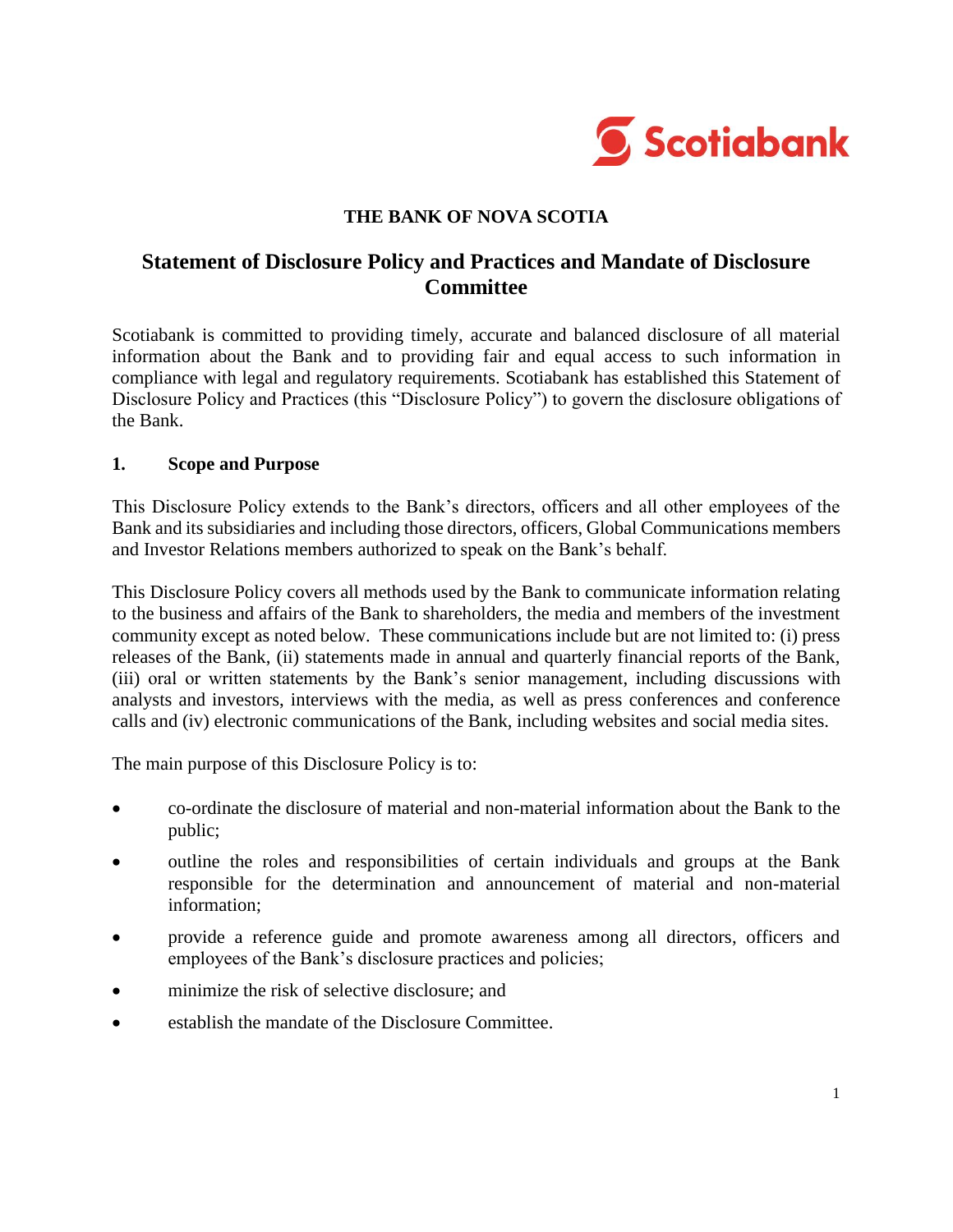This Disclosure Policy does not apply to (i) public announcements by subsidiaries of the Bank, unless such announcements contain material information relating to the Bank (see para. 3 for definition of material information) and (ii) reports, publications, bulletins and other similar documents that express the opinions of or research by certain employees of the Bank (for example, Global Economics), as these don't contain material information.

## **2. Determination of Materiality**

Each member of the Disclosure Committee is responsible for monitoring developments and issues within the Bank that may necessitate disclosure to the public and to report such developments and issues to the Executive Vice President and General Counsel (or their designate)<sup>1</sup> to determine materiality. The Executive Vice President and General Counsel in consultation with at least two other members of the Disclosure Committee (or their respective designates)<sup>2</sup> may determine materiality. Where the determination of materiality is not clear, the Executive Vice President and General Counsel will consult with as many members of the Disclosure Committee, including the formation of a sub-committee of Disclosure Committee members, as is deemed practical and advisable, as well as other appropriate senior officers of the Bank. If there is uncertainty as to whether information is material or not, the Bank will err on the side of materiality.

Executive officers are responsible for establishing and maintaining disclosure controls and procedures to ensure material information and/or significant developments relating to their business or support areas are made known to them in a timely manner. In addition, executive officers of the Bank are responsible for keeping members of the Disclosure Committee fully apprised of significant developments so that the Disclosure Committee may determine the materiality of such information and the appropriateness of and timing for public release of the information or whether the information should remain confidential. An executive officer should contact a member of the Disclosure Committee if there is any uncertainty as to the importance of an issue or development. However, as an additional precaution, all employees are asked to email their respective Executive Vice President if they become aware of a development that may be material if the employee does not believe the development will otherwise be communicated to them.

In the event an issue or development is determined to be material, the Executive Vice President and General Counsel and at least two other members of the Disclosure Committee will ensure that the information is publicly released in accordance with this Disclosure Policy and any applicable securities laws and regulations.

In making materiality judgments, members of the Disclosure Committee will consider securities laws, the nature of the information itself, the potential impact on the market price of the Bank's securities, the potential financial, reputational, operational and overall impact on the Bank and prevailing market conditions. These factors will be reviewed and considered with other applicable

<sup>1</sup> All further references to the Executive Vice President and General Counsel include the Executive Vice President and General Counsel's designate.

 $^{2}$  All further references to a member of the Disclosure Committee include such member's designate.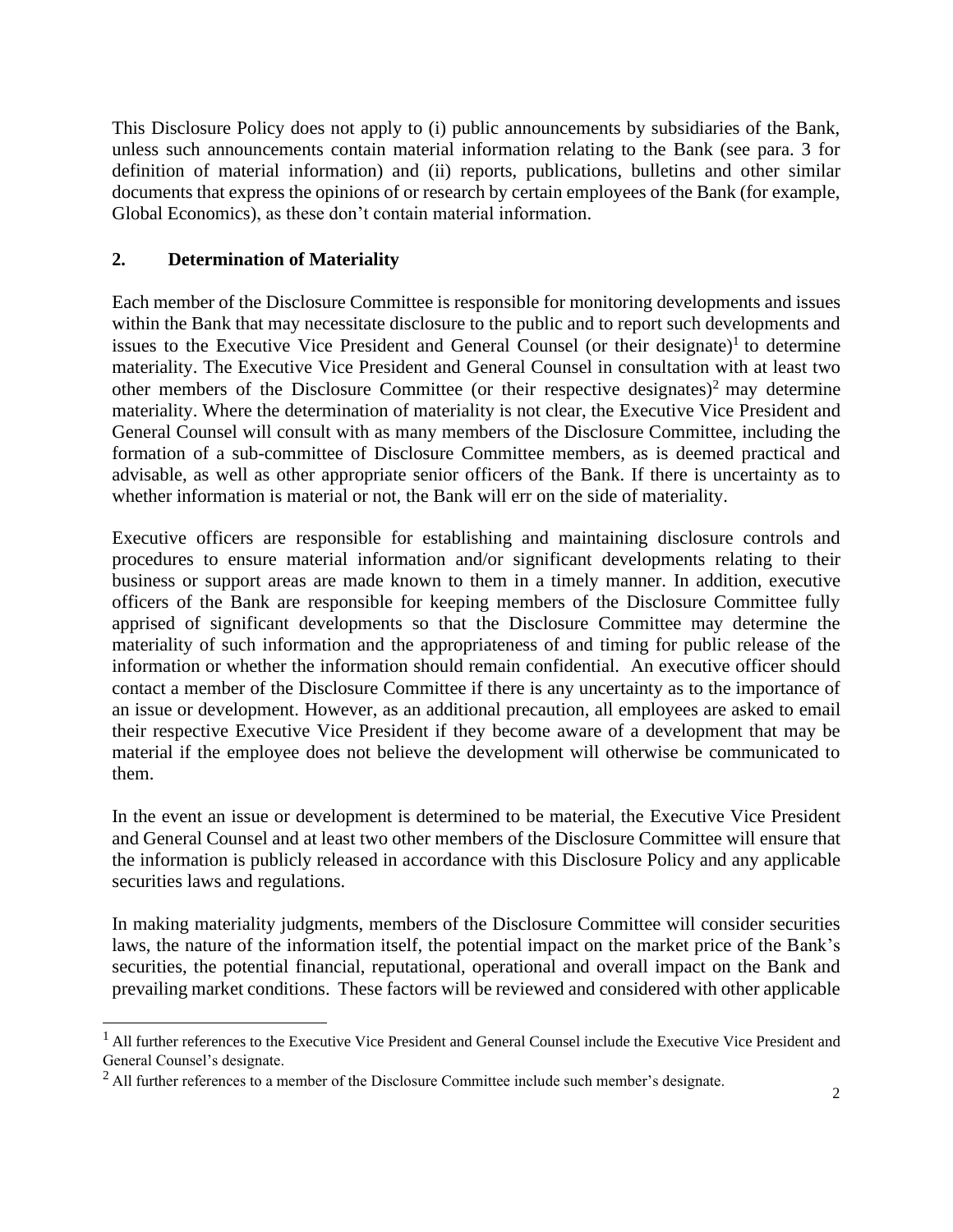factors as required on a case-by-case basis. The head of Investor Relations monitors the market's reaction to information as it is released in order to assist the Bank in making future materiality judgment.

## **3. Material Information of the Bank**

The Bank is committed to providing timely, accurate and balanced disclosure of all material information about the Bank and to providing fair and equal access to such information in compliance with all applicable legal and regulatory requirements.

"Material information" means any information relating to the business and affairs of the Bank that results in or would reasonably be expected to result in a significant change in the market price or value of any of the Bank's securities.

In limited circumstances, the Bank may be permitted by law to temporarily keep material information confidential where appropriate. The Executive Vice President and General Counsel must be consulted in all circumstances where material information is being withheld to preserve confidentiality.

## **4. Non-material Information of the Bank**

Non-material public announcements by the Bank must be reviewed and approved by the Executive Vice President and General Counsel and at least one other member of the Disclosure Committee. This may include, but are not limited to, announcements related to (i) products and services that the Bank provides, and (ii) the business and affairs of the Bank that might be of interest to shareholders, the media and members of the investment community (for example, the Bank may make announcements regarding acquisitions or divestitures that may not be material to the Bank's overall operations).

### **5. Subsidiaries of the Bank**

Except for local announcements that contain material information relating to the Bank, local announcements made by subsidiaries of the Bank are not subject to this Disclosure Policy. In cases where a local announcement contains material information relating to the Bank, this Disclosure Policy applies and a member of Global Communications should lead the drafting, approval process and dissemination of the release/communications. If necessary, subsidiaries should establish their own disclosure policies and procedures in accordance with applicable laws and regulations, to manage public announcements and disclosure of information not covered by this Disclosure Policy.

### **6. Disclosure Requirements**

All news releases of the Bank, governed by this Disclosure Policy, are managed by Global Communications. Global Communications shall maintain procedures to monitor such news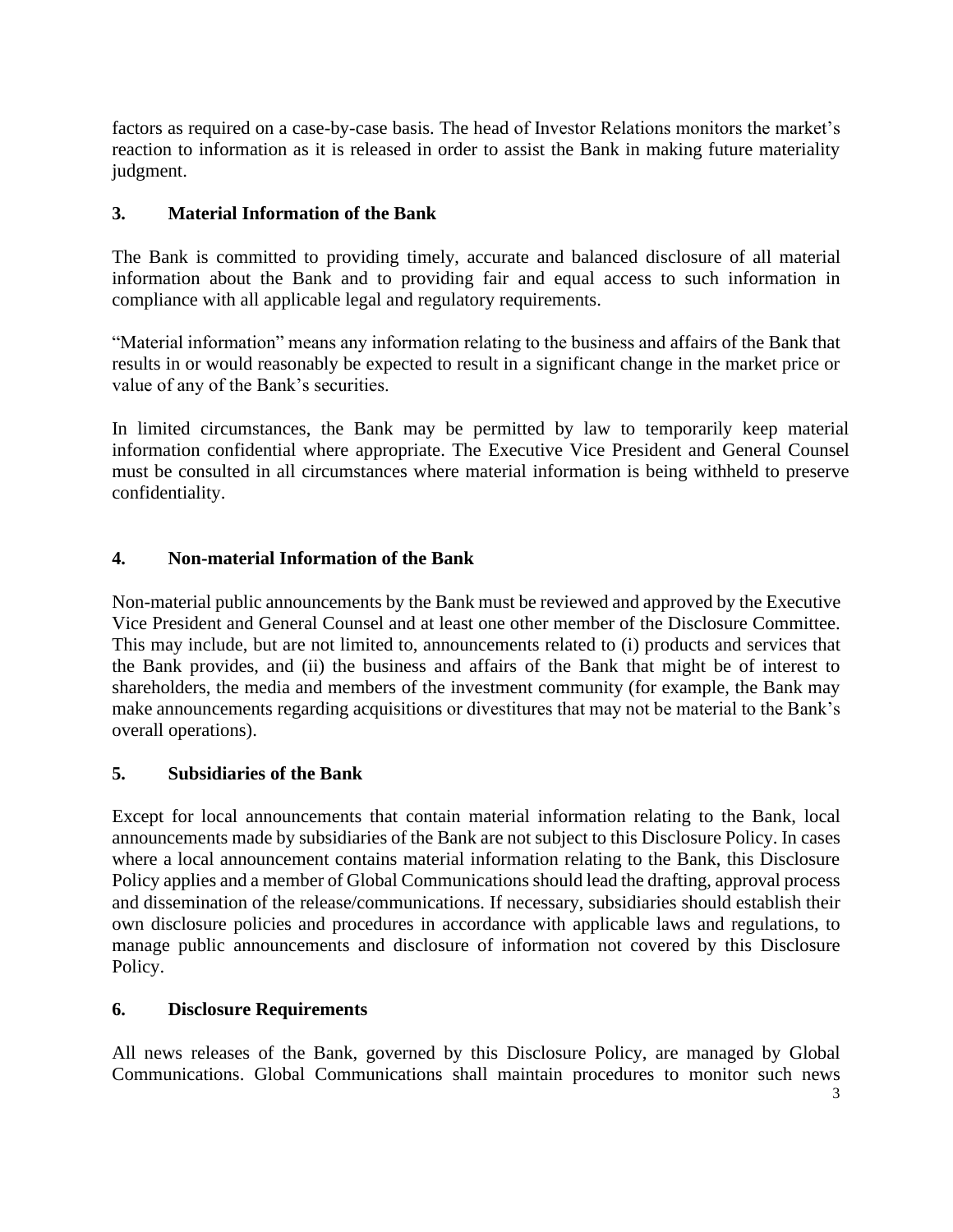releases to ensure appropriate approvals are obtained and dissemination plans are made, all in accordance with this Disclosure Policy.

News releases that include material information will be disseminated through a newswire service that provides simultaneous national and/or international distribution, as needed, to widespread news services, financial media outlets, and relevant regulatory bodies, as required. In addition, such news releases will be posted to the Bank's website by Global Communications. All news releases that include information subject to this Disclosure Policy must be reviewed and approved by the Executive Vice President and General Counsel and one other member of the Disclosure Committee prior to their release.

Timing of announcement and circumstances requiring IIROC Market Surveillance and/or NYSE Market Watch pre-notification of announcement will be handled in accordance with the rules applicable to the requirements of the Toronto Stock Exchange and the New York Stock Exchange (and other stock exchanges relevant in the circumstances).

If the material information constitutes a material change, as determined by the Executive Vice President and General Counsel and two other members of the Disclosure Committee, a material change report will be filed in accordance with applicable securities regulation.

## **7. Disclosure Committee**

The Disclosure Committee is responsible for the administration and implementation of the Disclosure Policy. The Disclosure Committee's mandate is attached as Schedule A (the "**Mandate**"), which sets out, among other things, the mandate, duties and membership of the Disclosure Committee. The Disclosure Committee reports to the President and Chief Executive Officer (CEO). The members of the Disclosure Committee are determined by the President and CEO. Meetings of the Disclosure Committee will be chaired by the Executive Vice President and General Counsel.

The Disclosure Committee meets at least four times a year, at each such meeting, the Bank's financial statements and related management's discussion and analysis will be reviewed, among other things.

For the review of all other documents subject to this Disclosure Policy, the Executive Vice President and General Counsel and at least one other member of the Disclosure Committee shall review the document or otherwise conduct discussions on the disclosure of such information.

Additions or changes to the Disclosure Policy will be implemented promptly when mandated by regulatory change. The Disclosure Policy will be reviewed by the Disclosure Committee, at least annually, for the purpose of considering effectiveness and updating procedures. The Disclosure Policy is reviewed and approved by the Board every two years, or earlier, if substantive changes are proposed by the Disclosure Committee. For greater certainty, administrative changes such as updating titles, membership and terminology or correcting errors will not require prior Board approval.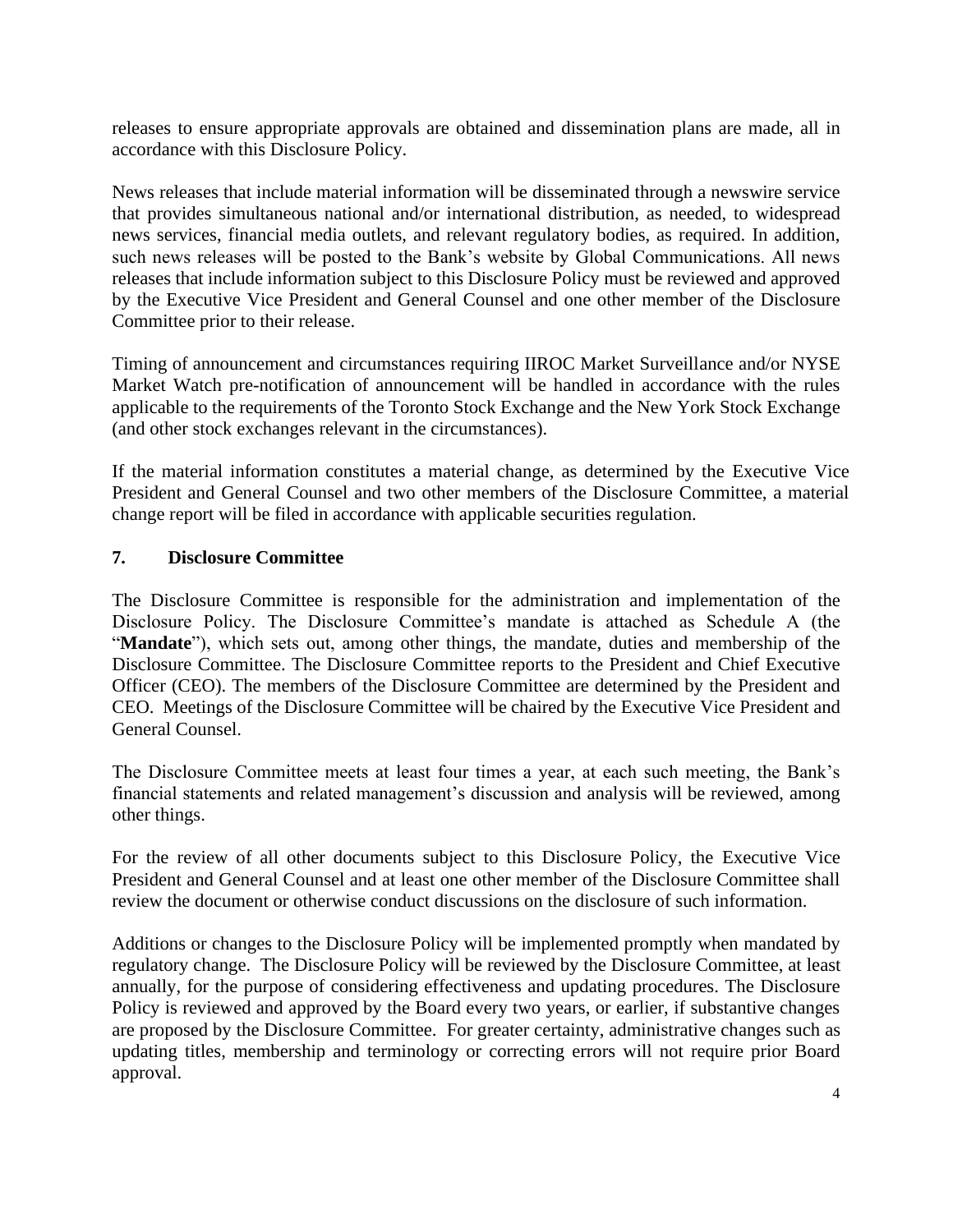## **8. Communication regarding the Disclosure Policy**

The Disclosure Policy applies to the Bank's directors, officers and employees, and includes those directors, officers, Global Communications members and Investor Relations members authorized to speak on the Bank's behalf. New directors and relevant officers and employees, who given their position are required to have knowledge of the Disclosure Policy, will be provided with a copy and will be educated about its importance during the onboarding process. The Disclosure Policy is available on the Bank's website, which is accessible by all Bank employees and the general public. At least annually, all directors, officers and other relevant employees are reminded that they are expected to be aware of and comply with the Disclosure Policy.

### **9. Spokespersons**

The Bank designates a limited number of spokespersons responsible for communication with the media, investors and analysts. These spokespersons are the President and Chief Executive Officer, Group Head and Chief Financial Officer, Chief Risk Officer, Executive Vice President and Group Treasurer, the senior officer of Investor Relations and the senior officer of Global Communications. The Bank's spokespersons are required to be knowledgeable about the Bank's public disclosure, this Disclosure Policy, the Bank's Media Relations Guidelines, as well as applicable securities laws and regulations. Employees who are not authorized spokespersons are not to respond to inquiries from the investment community or media unless specifically asked or designated to do so by an authorized spokesperson. All such inquiries are to be referred to Global Communications.

A number of persons may communicate with the media on topics pertaining to the economy in general, or on limited topics pertaining to specific operating divisions and business lines. However, they are not authorized to engage in discussion about the Bank with analysts and the investment community or to comment on the Bank's financial results or any Bank developments or announcements.

Investor Relations or Global Communications are to be involved in scheduling and developing all communications for meetings with or other presentations to the investment community or media. They are also responsible for preparing senior management for meetings with financial analysts, investors or media. Wherever practical, a member of the Investor Relations or Global Communications, or another spokesperson of the Bank will attend such presentations or meetings in addition to the speaker. In general, Investor Relations is responsible for communications related to investor meetings and Global Communications is responsible for media communications. Investor Relations has responsibility for media relations specifically related to quarterly financial results, corporate actions (including mergers & acquisitions), and for promoting the Bank's financial performance to investors. Global Communications has responsibility for all other media communications.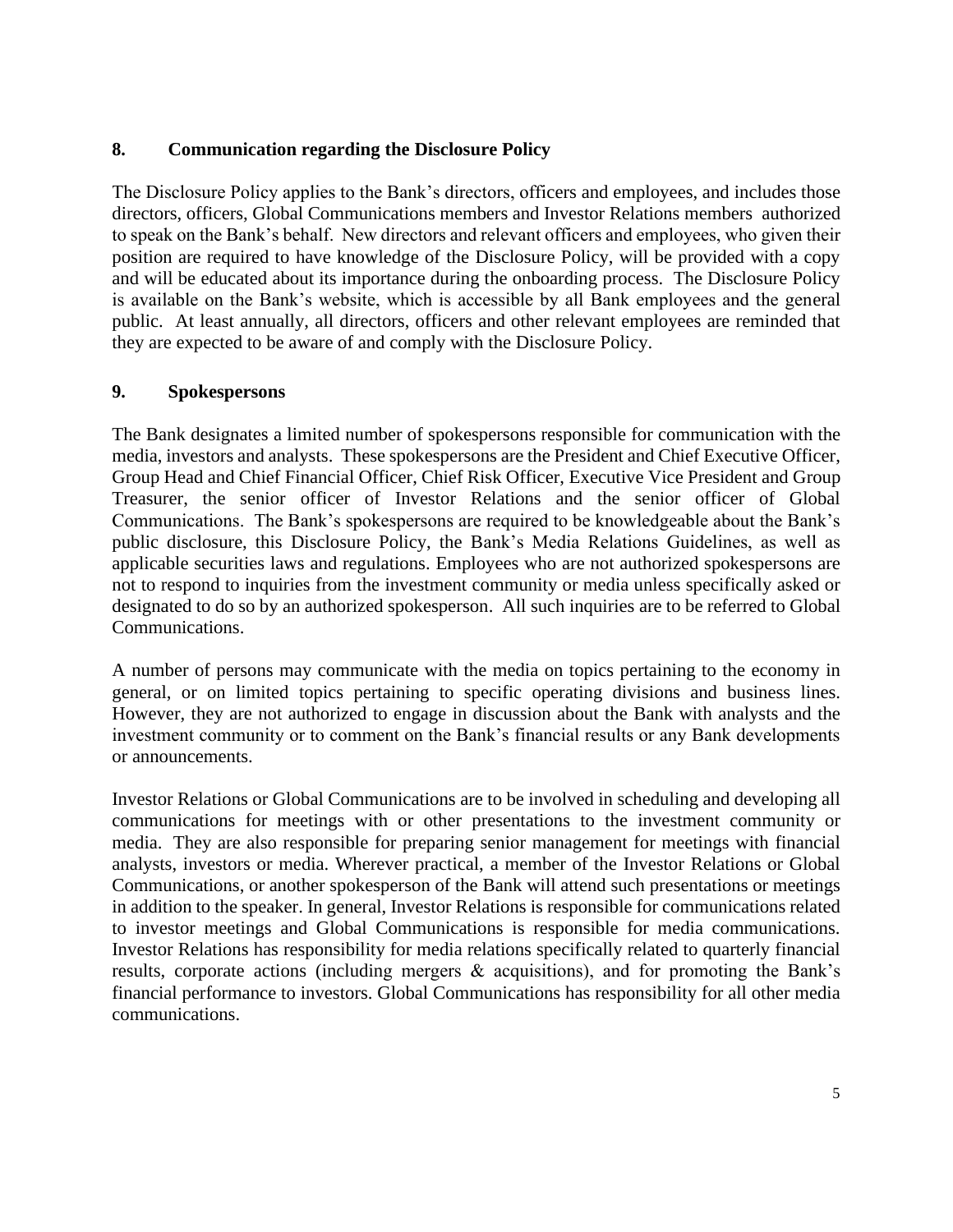## **10. Selective or Inadvertent Disclosure**

Undisclosed material information will not be disclosed selectively to an individual or limited group except in accordance with this Disclosure Policy. If there is reason to believe that an unintentional breach of this Disclosure Policy may have occurred resulting in the release of material information to a select group or individual, such breach shall immediately be reported to the Executive Vice President and General Counsel or, in their absence, the Group Head and Chief Financial Officer or Global Communications. If undisclosed material information is inadvertently disclosed to an individual or limited group, such material information will be publicly disclosed promptly by newswire release, together with any other appropriate corrective action (if necessary). Parties in receipt of previously undisclosed material information will be advised that such information is material and has not yet been publicly disclosed and will keep such information confidential until it is released by the Bank. Any other breaches of the Disclosure Policy should be promptly reported to the Executive Vice President and General Counsel.

In limited circumstances, non-public material information may be provided to third parties in the "necessary course of business" (e.g. communications to legal counsel, underwriters, credit rating agencies and government agencies/regulators). In such circumstances, non-public information may be shared with the third party if a confidentiality agreement is entered into with such party or if such party is subject to professional conduct obligations of confidentiality (such as lawyers, accountants, rating agencies and regulators).

## **11. Communications with Financial Analysts, Investors and Other Market Professionals**

To ensure consistent coordination, Investor Relations acts as liaison to provide financial analysts and investors with information about the Bank. If material information is to be announced or discussed at a shareholder or analyst meeting or media conference, Investor Relations must liaise with the Legal Department and such material information will be announced publicly in accordance with this Disclosure Policy.

Senior officers conduct conference call meetings with members of the investment community each quarter, following public release of quarterly results. Where appropriate, statements and responses to anticipated questions are scripted in advance and reviewed by relevant employees. Any supplemental written material made available to the public and for such meetings will concurrently be posted on the Bank's website. Quarterly conference call meetings, following public release of quarterly results, are accessible to the public to listen to by telephone and through the Bank's website. Advance notice and access instructions for such conference call meetings will be posted on the Bank's website and issued through newswire release. When the subject of material announcements makes it appropriate, the Bank may also hold conference call meetings with members of the investment community. The conference calls are recorded and available as webcasts on the Bank's website for a period of time following the date of the conference call.

Authorized spokespersons may contact, respond to, meet with or address analysts, investors or journalists on an individual or small group basis from time to time. Material non-public information will not be disclosed at these meetings.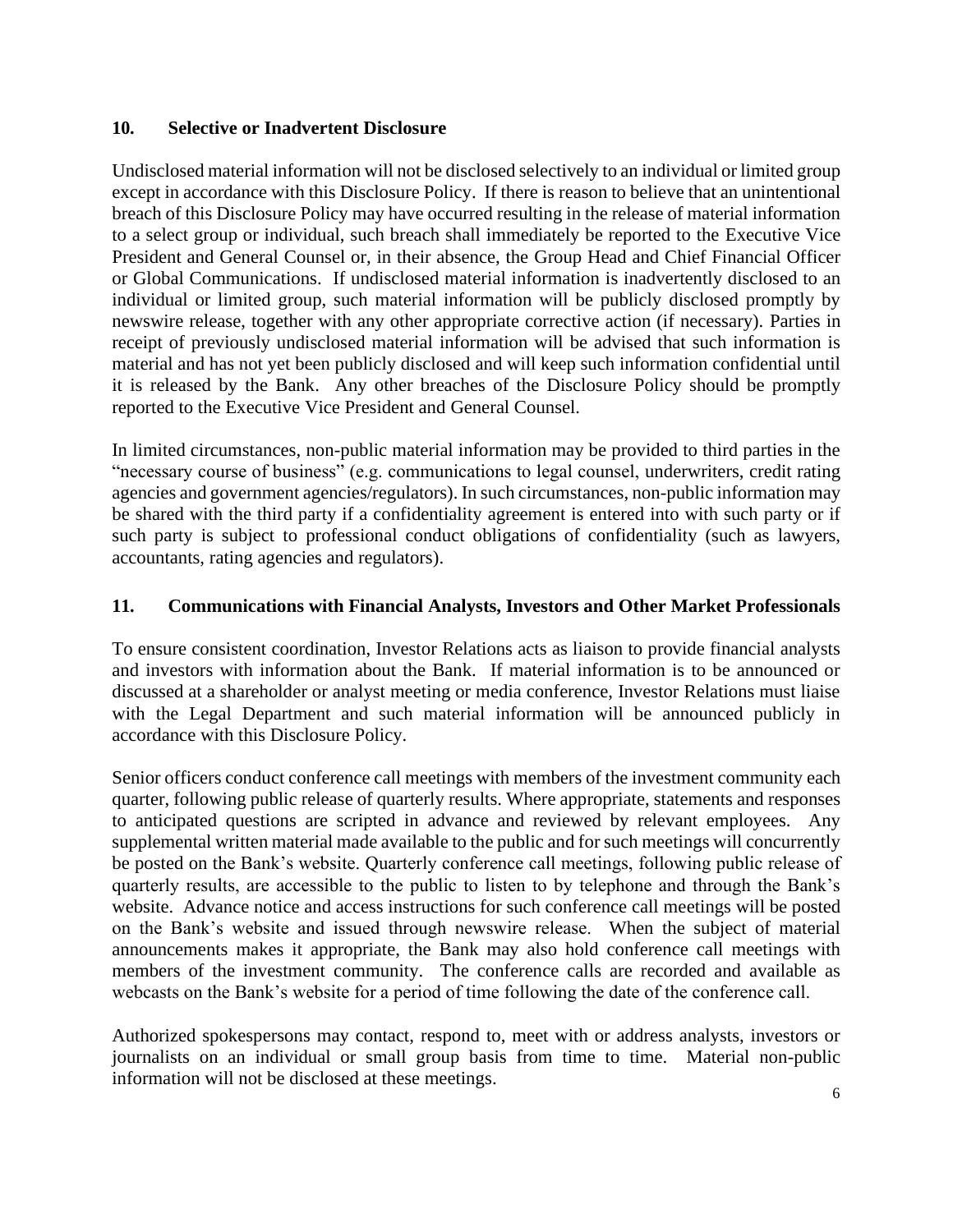# **12. Reviewing Analysts' Reports or Models**

Occasionally, the Bank may be requested to review financial analysts' draft reports or models. Spokespersons will limit their comments to correcting errors of fact, referring to previously released statements and information in the public domain. All analysts are treated equally regardless of their recommendation with respect to the Bank's securities.

# **13. Forward-Looking Information**

Forward-looking information may be provided in appropriate circumstances to enable evaluation of the Bank's operations and prospects for performance. Forward-looking information may include performance targets, discussion of factors that may influence results, and market potential for new product or business line initiatives or corporate expansions.

To the extent that forward-looking information is provided by the Bank, whether in writing or oral statements, it will be accompanied by or reference will be made to (i) cautionary language to warn of the risk that factors could cause actual results to differ materially from statements made in the forward-looking information, and (ii) a statement of material factors or assumptions that were applied in making such statement. The Bank will also disclaim any intention to update or revise forward-looking information.

# **14. Earnings Guidance**

As a general rule, the Bank does not provide earnings guidance. Annually, the Bank may provide objectives on matters including return on equity, earnings per share, productivity, Tier 1 capital ratios and such other matters as senior executive management, the Disclosure Committee and the Bank's Board of Directors may approve. Any such objectives provided will be publicly disclosed in a manner determined by the Bank's executive management and the Disclosure Committee. Any other guidance will only be based on information which the Bank has previously publicly disseminated.

# **15. Quiet Period**

In order to avoid any potential for, or the perception or appearance of selective disclosure, the Bank observes a "quiet period". The quiet period commences on the first day following the end of the reporting period until the release of that quarter's results. During the quiet period, any spokespersons will exercise caution to avoid selective disclosure of any material, non-public information (which includes non-public earnings targets and information and financial performance). Communication with analysts, investors, market professionals or the media will be limited to responding to inquiries about publicly available or non-material information, unless it has been determined by the Disclosure Committee that disclosure is appropriate, in which case, disclosure will be made in accordance with this Disclosure Policy.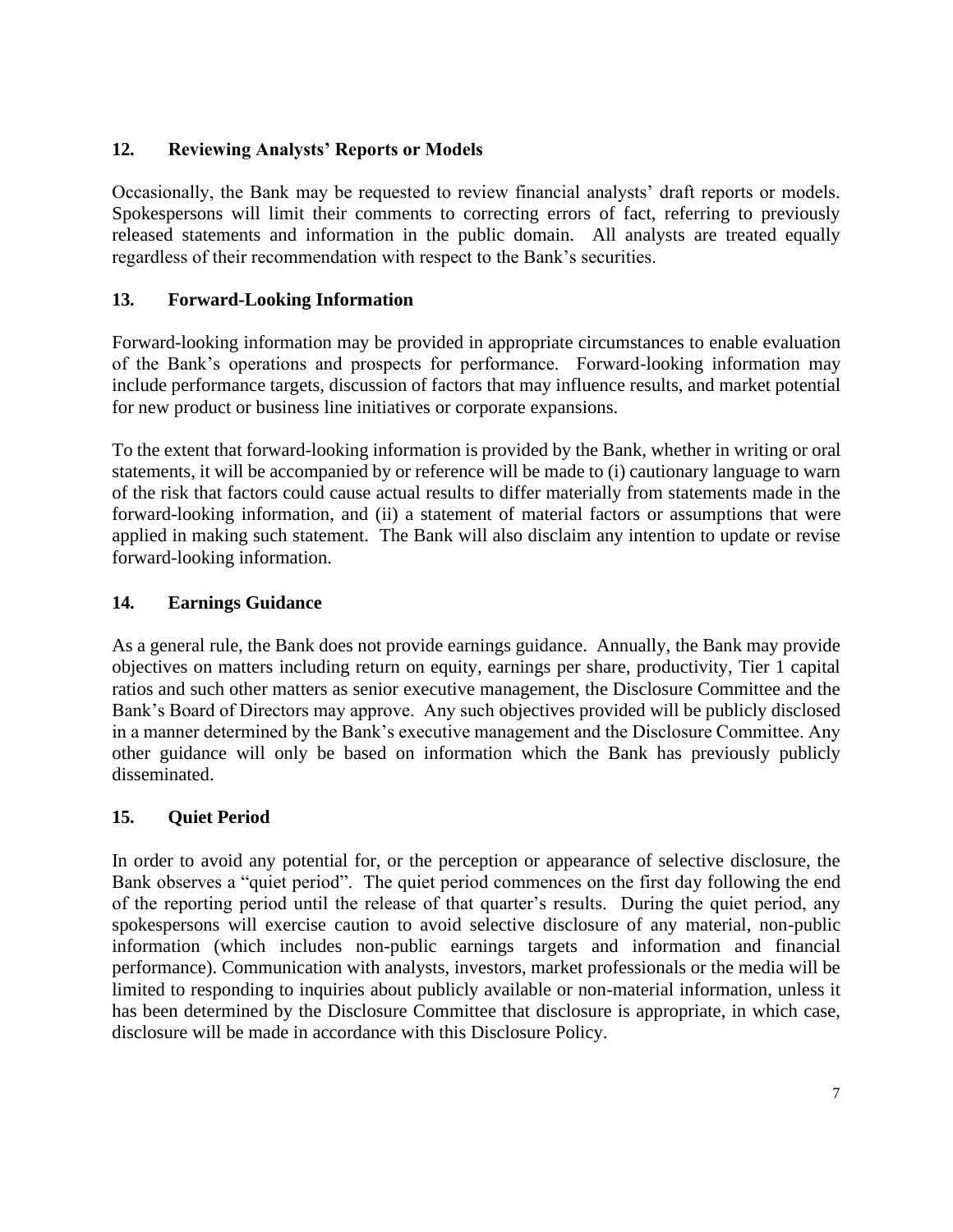If the Bank is invited to participate in investor community meetings or conferences during the quiet period, Investor Relations, Global Communications and Executive Vice President and General Counsel will determine if it is advisable to accept these invitations. If accepted, the Bank participant will caution to avoid selective disclosure of any material, non-public information and any discussion on matters related to earnings and financial performance that has not been disclosed. The Bank participant will be briefed by Investor Relations and/or Global Communications in advance to review the information to be discussed and if there is any uncertainty as to the appropriateness of the information, Investor Relations and/or Global Communications will contact a member of the Disclosure Committee.

## **16. Scotiabank Website**

The Bank maintains an internet website, which includes information of interest to investors, including this Disclosure Policy. Investor Relations will manage the Investor Relations section of the Bank's website. Information available on the website may include the Annual Report, quarterly reports, supplemental quarterly financial information, media releases and management proxy circulars. Newswire releases are posted to the Media Centre section of the website after release through the newswire service by Global Communications.

The Scotiabank website makes available (in live broadcast and for a subsequent period of continuing availability) audio broadcasts of the quarterly conference calls with analysts and the annual meeting of shareholders.

If it is anticipated that undisclosed material information is required to be disclosed in a presentation given by an employee of the Bank, such information will be disclosed to the public prior to the presentation and related materials will be placed on the Bank's website.

The Bank does not allow any web-based links to the sites of analysts commenting on the Bank.

# **17. Social Media and Internet Use**

Directors, officers and employees of the Bank must comply with the Scotiabank Code of Conduct when using social media or other social networks, for personal or business use. Certain individuals are authorized to communicate on behalf of the Bank with the public using the internet and on social media platforms in accordance with the Scotiabank Code of Conduct and this Disclosure Policy.

### **18. Responding to Market Rumours**

It is the Bank's general practice not to comment on market rumours or speculation, particularly when it is clear that it is not information from the Bank that is the source or basis of the market rumour. Global Communications works with customer facing departments to monitor social media and uses a variety of tools to monitor other sites to identify statements being made about the Bank, with a view to anticipating market rumours or brand/reputation concerns. After consultation with two or more members of the Disclosure Committee, a Bank spokesperson may respond in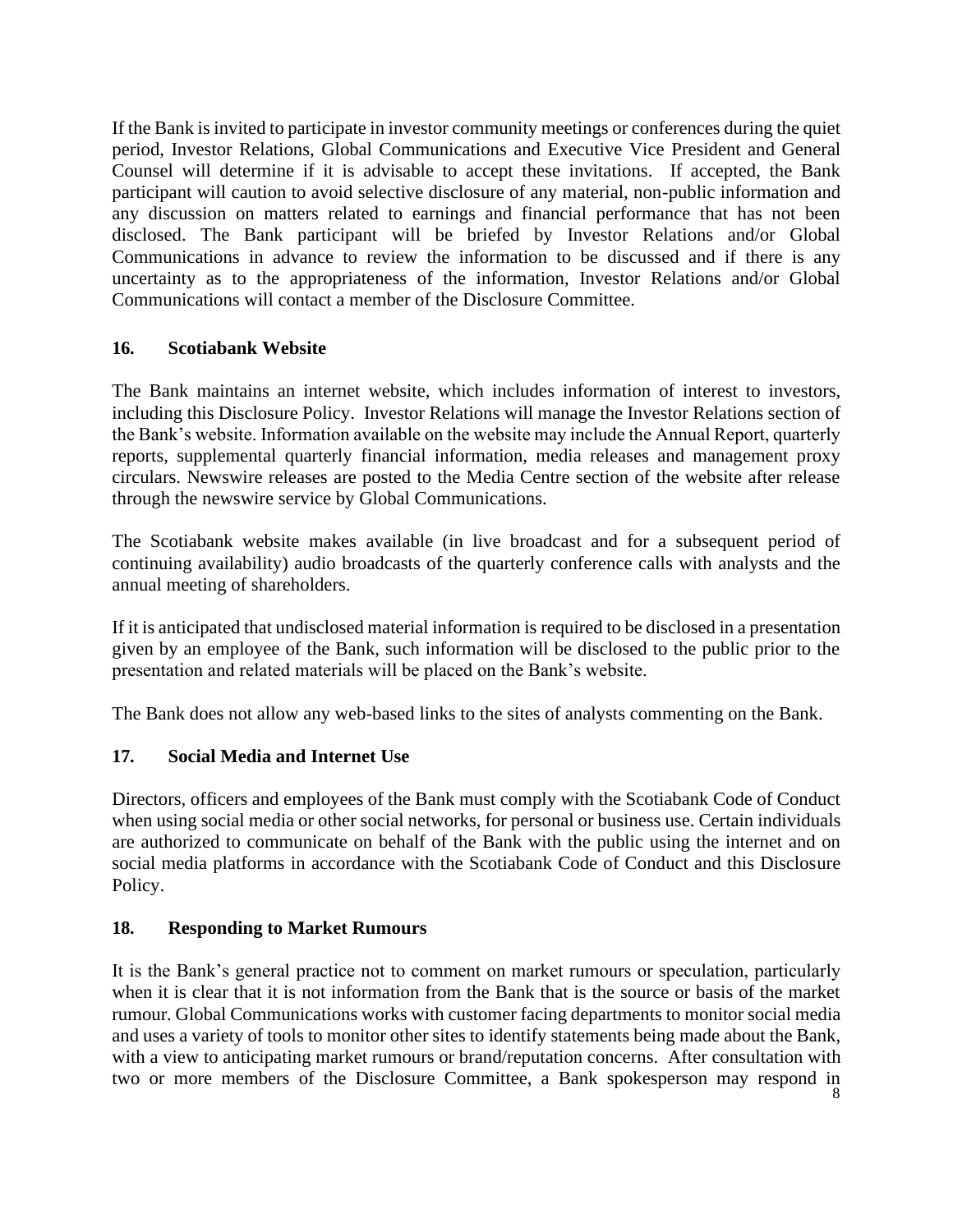accordance with this Disclosure Policy, if a rumour is causing market volatility or if a stock exchange or securities regulator requests that the Bank make a statement.

## **19. Corrections to Previously Released Material Information**

Disclosure must be corrected promptly if the Bank subsequently learns of an error in previously made Bank disclosure and the correction would constitute material information. The Group Head and Chief Financial Officer and Executive Vice President and General Counsel shall ensure that a newswire release is issued promptly to correct the error and that appropriate notifications (if required) are made to the applicable stock exchanges upon which the Bank's shares trade so that a halt to trading may be instituted if necessary.

## **20. Maintaining Confidentiality and Restrictions on Trading**

This Disclosure Policy also includes by reference portions of the Scotiabank Code of Conduct, which mandates employee requirements with respect to maintaining confidentiality of information, prohibitions against trading on the basis of or tipping undisclosed material information, and restrictions on periods during which designated employees may effect trades in Bank securities.

An employee who violates the policy may face disciplinary action up to and including termination of his or her employment. If you are concerned about a possible breach of this Disclosure Policy in respect of material information about the Bank, contact Ian Arellano, Executive Vice President and General Counsel, at ian.arellano@scotiabank.com and all employees are asked to also contact their respective Executive Vice President. If Ian Arellano is not available, contact any one of the following people: Megan Terry, Senior Vice President & Chief Sustainability, Social Impact and Communications Officer, [meigan.terry@scotiabank.com;](mailto:meigan.terry@scotiabank.com) Katy Waugh, Senior Vice President & Deputy General Counsel, [katy.waugh@scotiabank.com;](mailto:katy.waugh@scotiabank.com) or Martha Hundert, Vice President and Associate General Counsel, martha.hundert@scotiabank.com.

## **Last reviewed and approved by the Board of Directors on January 25, 2022 and the Disclosure Committee on January 17, 2022.**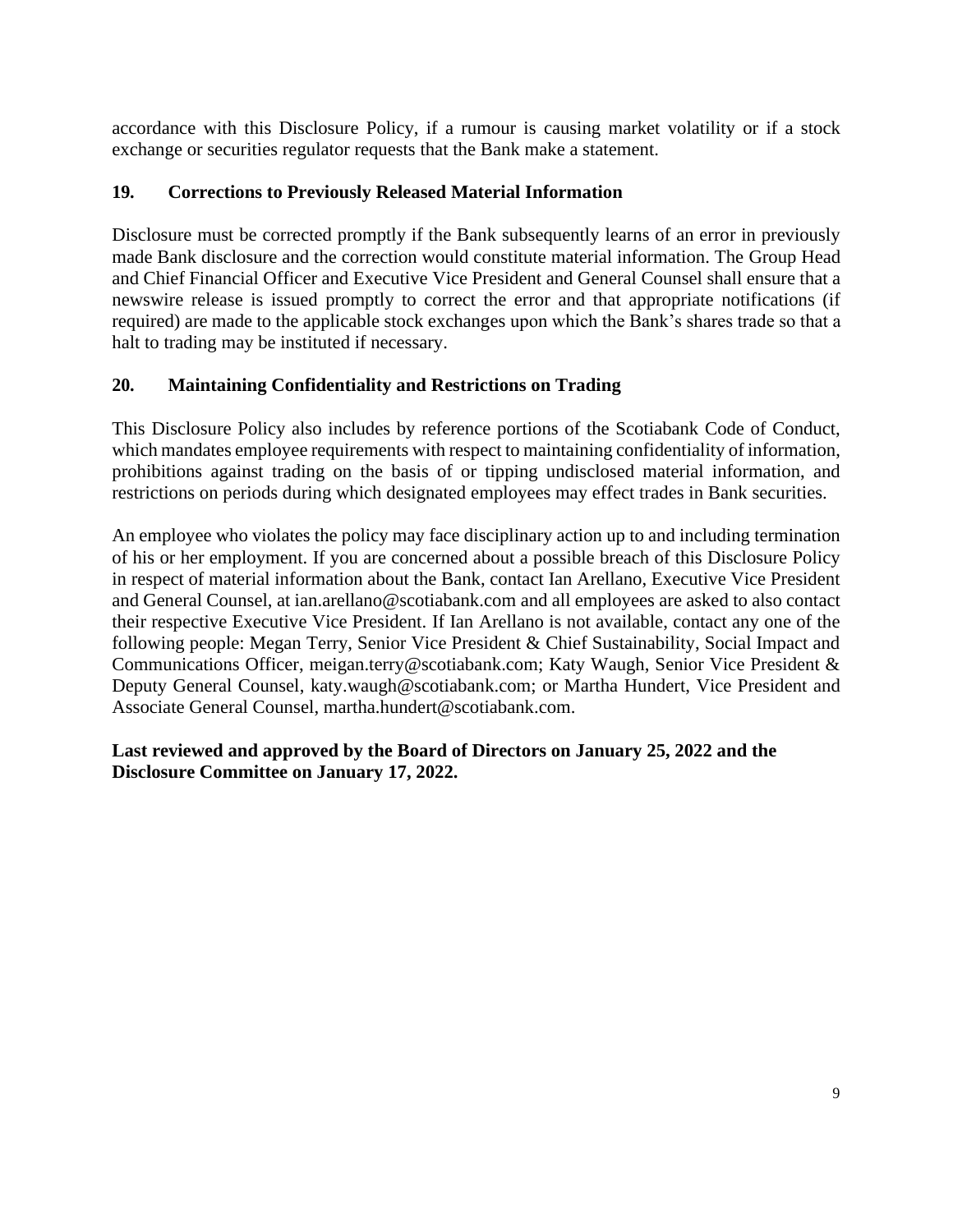# **SCHEDULE A**

# **MANDATE FOR DISCLOSURE COMMITTEE**

The Disclosure Committee (the "Committee") shall have the responsibilities and duties as outlined below:

# **A. Mandate**

- 1. To perform such duties as may be required by:
	- the *Bank Act* (Canada) and the regulations thereunder and guidelines of the Office of the Superintendent of Financial Institutions Canada; and
	- applicable legislation and regulations including those of the Canadian Securities Administrators, Ontario Securities Commission, the Toronto Stock Exchange, the New York Stock Exchange and the Securities and Exchange Commission,

as more fully described under the heading "**Duties**" below.

- 2. To act in an advisory capacity to the President and Chief Executive Officer and the Board of Directors (the "Board") to ensure that all public disclosure of information made by the Bank in whatever form is timely, accurate and balanced and that appropriate controls are in place and working effectively.
- 3. To review, from time to time, the Bank's Disclosure Policy to ensure that it is consistent with the Bank's operations and structure and that it facilitates compliance with applicable legal and regulatory requirements and propose such changes to the Board for approval as required.

# **B. Duties**

The Committee shall:

# Regulatory Periodic Filings

- Review the quarterly and annual consolidated financial statements of the Bank and related management's discussion and analysis of financial condition and results of operations prior to review and approval by the Board and Audit and Conduct Review Committee and public release;
- Review any public announcement, including press releases, containing financial information or earnings guidance;
- Confirm individuals responsible for preparation of the Bank's regulatory periodic filings;
- Review quarterly and annual investor presentations and supplementary materials; and
- Prior to any public announcement relating to regulatory period filings and financial information, confirm that established procedures were followed to verify such information.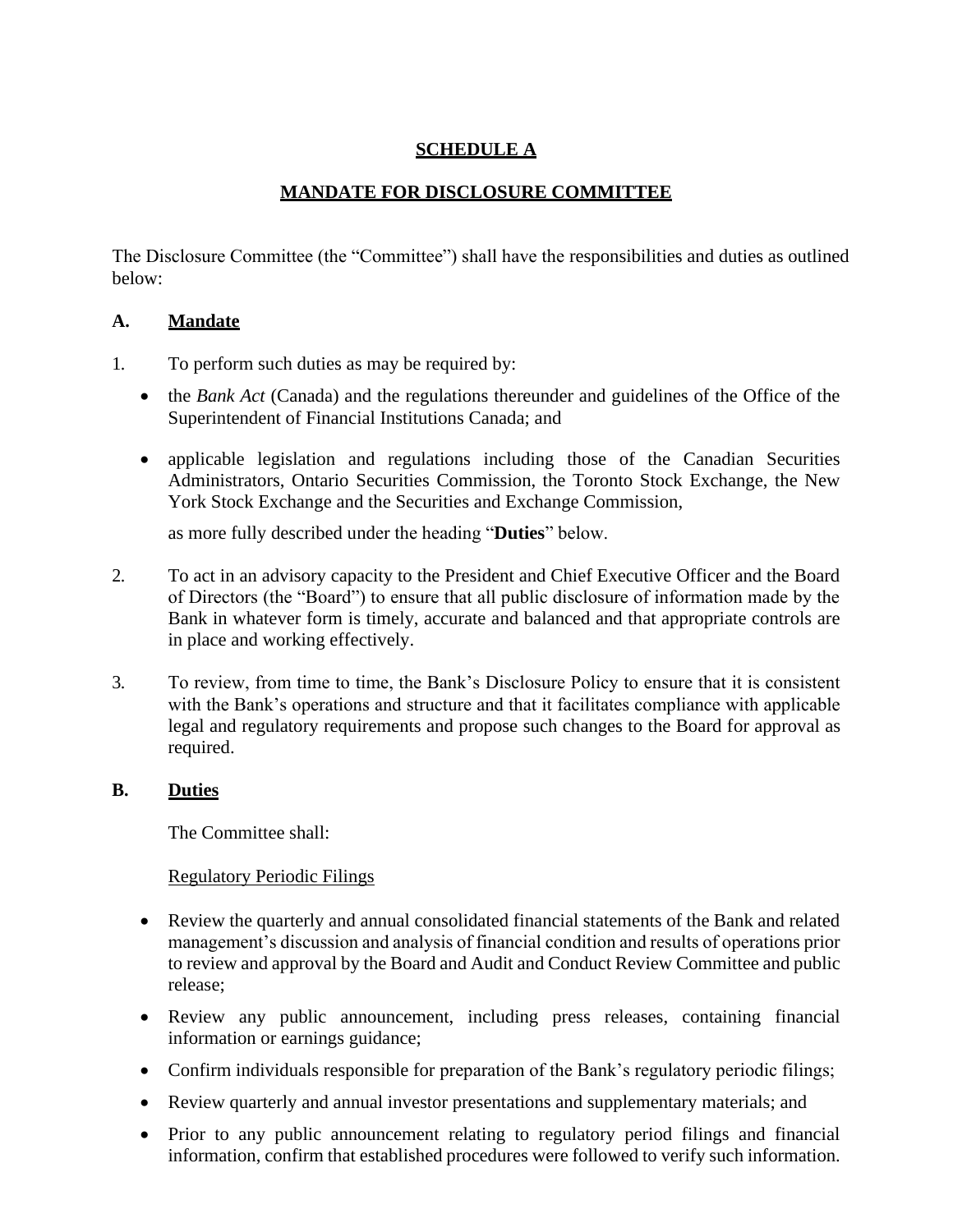### Materiality and Public Documents

- Determine when events, developments, changes or other facts constitute material information and, if applicable, a material change, in the affairs of the Bank. In making such determination, the Committee will assess the impact of any such event, development or change on (a) the assets, liabilities and earnings of the Bank on a consolidated annual basis and on a consolidated quarterly basis to the extent the item is non-recurring, (b) the financial, legal, reputational, operational and overall impact on the Bank, (c) the strategic direction of the Bank, and (d) the market price or value of any of the Bank's securities;
- Review risk factors and forward-looking statements to be included in the Bank's public documents and review for applicable changes; and
- Prior to any public announcement containing material information of the Bank, at minimum, the Executive Vice President and General Counsel and at least two other members of the Committee will review the materials relating to the announcement and approve the dissemination plan.
- Prior to any other public announcement of the Bank governed by the Disclosure Policy, at minimum, the Executive Vice President and General Counsel and at least one other member of the Committee will review the materials relating to the announcement and approve the dissemination plan.

# Trading Policy

• Review on an ongoing basis, the Bank's policy on trading restrictions and "quiet periods" to ensure changes in the Bank's operations or structure and applicable legal and regulatory requirements.

# **C. Membership**

The Committee shall consist of the following "**Members**": (i) Group Head and Chief Financial Officer (CFO), (ii) the Chief Risk Officer, (iii) the Executive Vice President and Group Treasurer, (iv) the Executive Vice President and General Counsel, (v) the Executive Vice President and Chief Compliance Officer, (vi) the senior Investor Relations Officer, (vii) the senior Global Communications Officer, (viii) the Chief Accountant, (ix) the Chief Financial Officer of each business line of the Bank and (x) the Executive Vice President and Chief Auditor as an ex- officio member. Members may appoint designates from time to time.

The Committee shall be chaired by the Executive Vice President and General Counsel. The Deputy Counsel will act as the alternate chair unless otherwise designated by the Executive Vice President and General Counsel.

### **D. Meetings**

### Calling of Meetings

Meetings of the Committee may be called by the Chair or by any two Members. Members may participate in meetings in person or by telephone, electronic or other communications facilities.